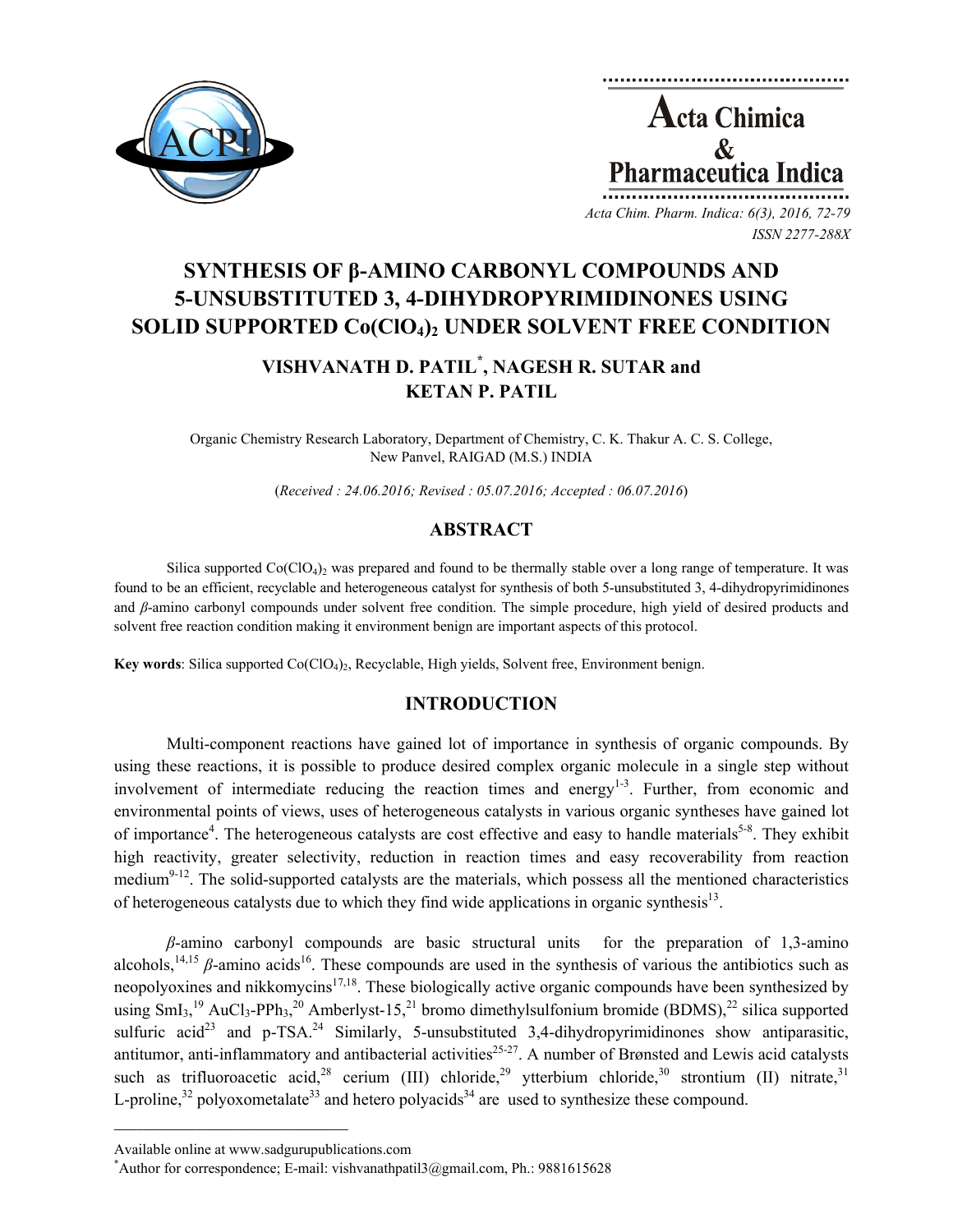Even if these protocols for the synthesis of *β*-amino carbonyl compounds and 5-unsubstituted 3, 4 dihydropyrimidinones possess their own merits, they suffer from one or other disadvantages such as use of costly chemicals, complex procedure, harsh reaction conditions, low yields etc. So there is still need to develop improved versions of methodologies in terms of procedure, nature of chemicals involved, yield and reaction time for synthesis of 5-unsubstituted 3, 4-dihydropyrimidinones and *β*-amino carbonyl compounds.

In this regard, we wish to report the synthesis of both 5-unsubstituted 3, 4-dihydropyrimidinones **(Scheme 1)** and *β*-amino carbonyl compounds (Scheme 2) using silica supported Co(ClO<sub>4</sub>)<sub>2</sub> as catalyst under solvent free condition.



#### **EXPERIMENTAL**

#### **Materials and methods**

All chemicals and solvents were purchased from Sigma-Aldrich, Merck, and used without further purification. The reaction was monitored by TLC using 0.25 mm E-Merck Silica Gel 60F254 percoated plates. Melting points were taken in open capillaries and data was used without correction. All <sup>1</sup>HNMR spectra were recorded on 300 MHz Avance FT-NMR spectrometer. Tetramethyl Silane (TMS,  $\delta = 0$ ) was used as an internal standard. All chemical shifts were given as δ values with reference to it and expressed as parts per million. IR spectra were recorded on Perkin-Elmer FTIR spectrometer with KBr pellets. Silica Gel (60-120 mesh) was used to prepare solid supported catalyst.

#### **Preparation of silica supported Co(ClO<sub>4</sub>)**

Silica supported  $Co(CIO<sub>4</sub>)<sub>2</sub>$  was prepared by using the prescribed method.<sup>35</sup> Its characterization involved Thermo gravimetric (TGA) analysis and surface area determination by standard BET technique.

#### **General procedure for synthesis of 5-unsubstituted 3, 4-dihydropyrimidinones**

A reaction mixture prepared by mixing an aromatic aldehyde (1 mmol), acetophenone (1 mmol, 0.112 mL) and urea (2 mmol, 2.130 g) with silica supported  $Co(CIO<sub>4</sub>)<sub>2</sub>$  (0.06 g) was gently grinded in mortar with pestle of suitable size. The progress of reaction was studied by using TLC (System–A mixture of Pet ether and ethyl acetate in suitable proportions). The product was extracted in ethyl acetate (3 x 10 mL) and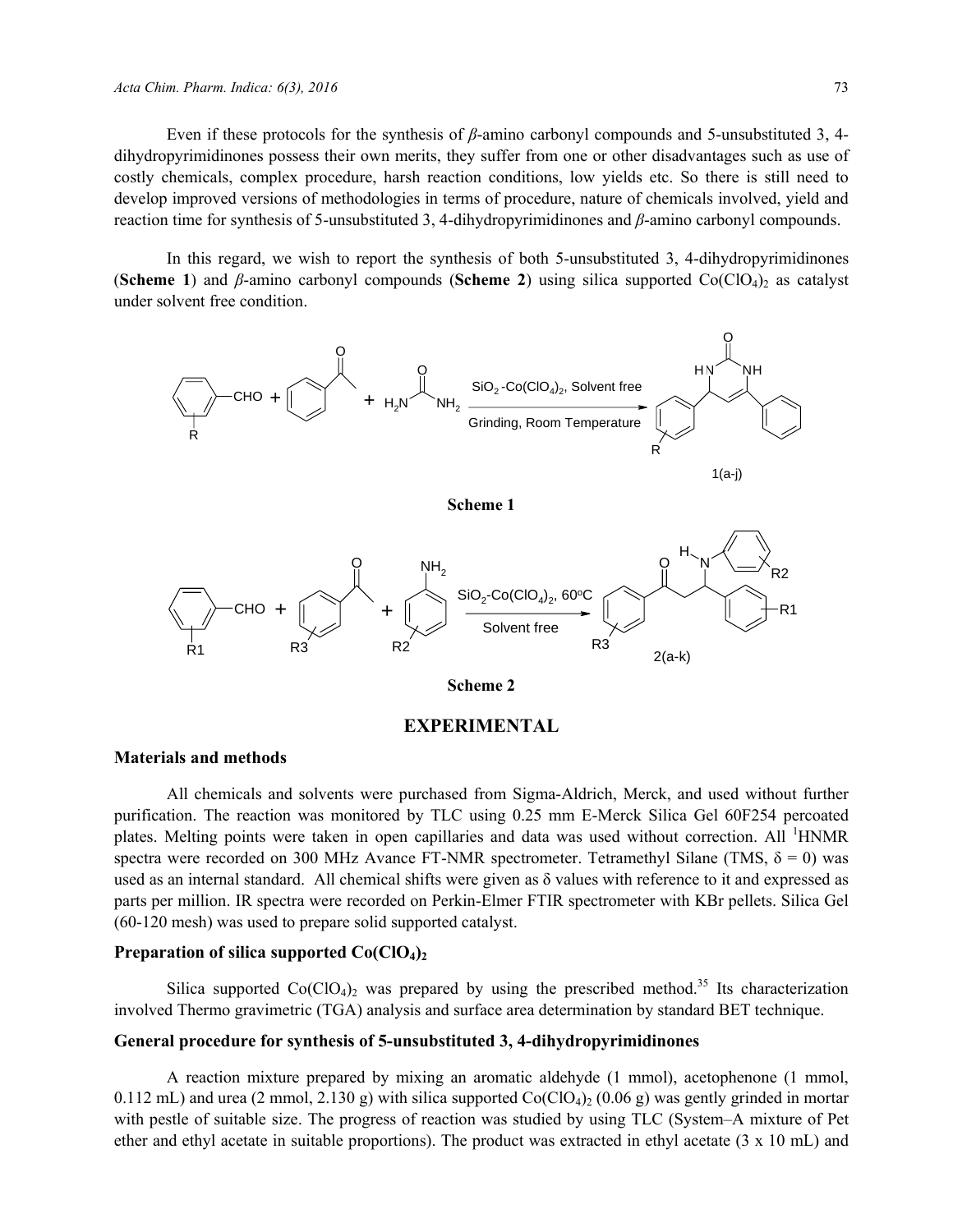catalyst was separated carefully. The extracts were dried over anhydrous  $Na<sub>2</sub>SO<sub>4</sub>$ . The obtained crude product was purified by using Column Chromatography (Using Silica gel of 60-120 mesh size and mixture of Pet ether and Ethyl acetate in suitable proportions as system). All the 5-unsubstituted 3, 4 dihydropyrimidinones prepared using the same procedures were confirmed by comparing their melting point data with data available in literature. The separated catalyst was washed with ethyl acetate and used for three more cycles.

#### **Spectral data of selected 5-unsubstituted 3, 4-dihydropyrimidinones**

Entry-1 (1a) 3, 4-Dihydro-4, 6-diphenylpyrimidin-2(*1H*)-one

IR (KBr): 3228, 2926, 1694, 1605, 1456 cm<sup>-1</sup>; <sup>1</sup>H NMR (300MHz, CDCl<sub>3</sub>):  $\delta$  = 5.10 (d, 1H, CH), 5.50 (d, 1H, CH), 7.15–7.96 (m, 10H, ArH), 8.60 (s, 1H, NH), 9.07 (s, 1H, NH).

## **General procedure for synthesis of** *β***-amino carbonyl compounds**

A silica supported  $Co(CIO<sub>4</sub>)<sub>2</sub>$  (0.08 g) was added in reaction mixture prepared by mixing an aromatic aldehyde (1 mmol), acetophenone/ketone (1 mmol) and aromatic amine (1 mmol). It was heated with stirring at 60°C for appropriate time. The progress of reaction was studied by using TLC. The reaction mixture was cooled to room temperature and diluted with ethyl acetate (3 x 10 mL) to extract product. The catalyst was separated carefully. The extracts were dried over anhydrous  $Na<sub>2</sub>SO<sub>4</sub>$  followed by purification of product using Column Chromatography (Using Silica gel of 60-120 mesh size and mixture of Pet ether and Ethyl acetate in suitable proportions as system). The separated catalyst was washed with ethyl acetate and used for three more cycles. The prepared *β*-amino carbonyl compounds were confirmed by comparing melting point data with data available in literature.

## **Spectral data of selected** *β***-amino carbonyl compounds**

Entry-1 (2a) 1, 3-Diphenyl-3-phenylamino-propan-1-one

IR (KBr): 3378, 2920, 1669, 1288, 860, 750 cm<sup>-1</sup>; <sup>1</sup>H NMR (300 MHz, CDCl<sub>3</sub>):  $\delta$  = 3.47-3.32 (m, 2H), 4.98 (t, 1H), 6.51 (d, *J* 8.0 Hz, 2H, Ar-H), 6.63-6.69 (m, 1H, Ar-H). 7.04-7.00 (m, 2H, Ar-H), 7.20 (d, *J*  6.5 Hz, 2H, Ar-H), 7.26-7.23 (m, 1H, Ar-H), 7.41-7.38 (m, 2H, Ar-H), 7.51-7.45 (m, 1H, Ar-H), 7.57-7.53 (m, 2H, Ar-H), 7.84 (d, *J* 7.8 Hz, 2H, Ar-H).

## **RESULTS AND DISCUSSION**

#### **Characterization of catalyst [Silica supported Co(ClO4)2]**

When catalyst and bare  $SiO<sub>2</sub>$  were analyzed by standard B.E.T. technique, a large decrease in surface area of SiO<sub>2</sub> was observed due to occupation of its active sites by  $Co(CIO_4)$ <sub>2</sub> species. As per the report of TGA analysis, the prepared catalyst was found to be thermally stable up to 350°C and could be used over a wide range of temperature. The prepared  $SiO_2$  supported  $Co(ClO_4)_2$  material was evaluated for its catalytic activity by using it in synthesis of 5-unsubstituted 3, 4-dihydropyrimidinones and *β*-amino carbonyl compounds.

## **Selection of catalyst for the synthesis of 5-unsubstituted 3, 4-dihydropyrimidinones and** *β***-amino carbonyl compounds**

No product formation was observed when model reaction for each Scheme was performed with bare  $SiO<sub>2</sub>$ . Even Co(ClO<sub>4</sub>)<sub>2</sub>.6H<sub>2</sub>O failed to form any product when used as catalyst. So SiO<sub>2</sub> supported Co(ClO<sub>4</sub>)<sub>2</sub> was tried as a catalyst.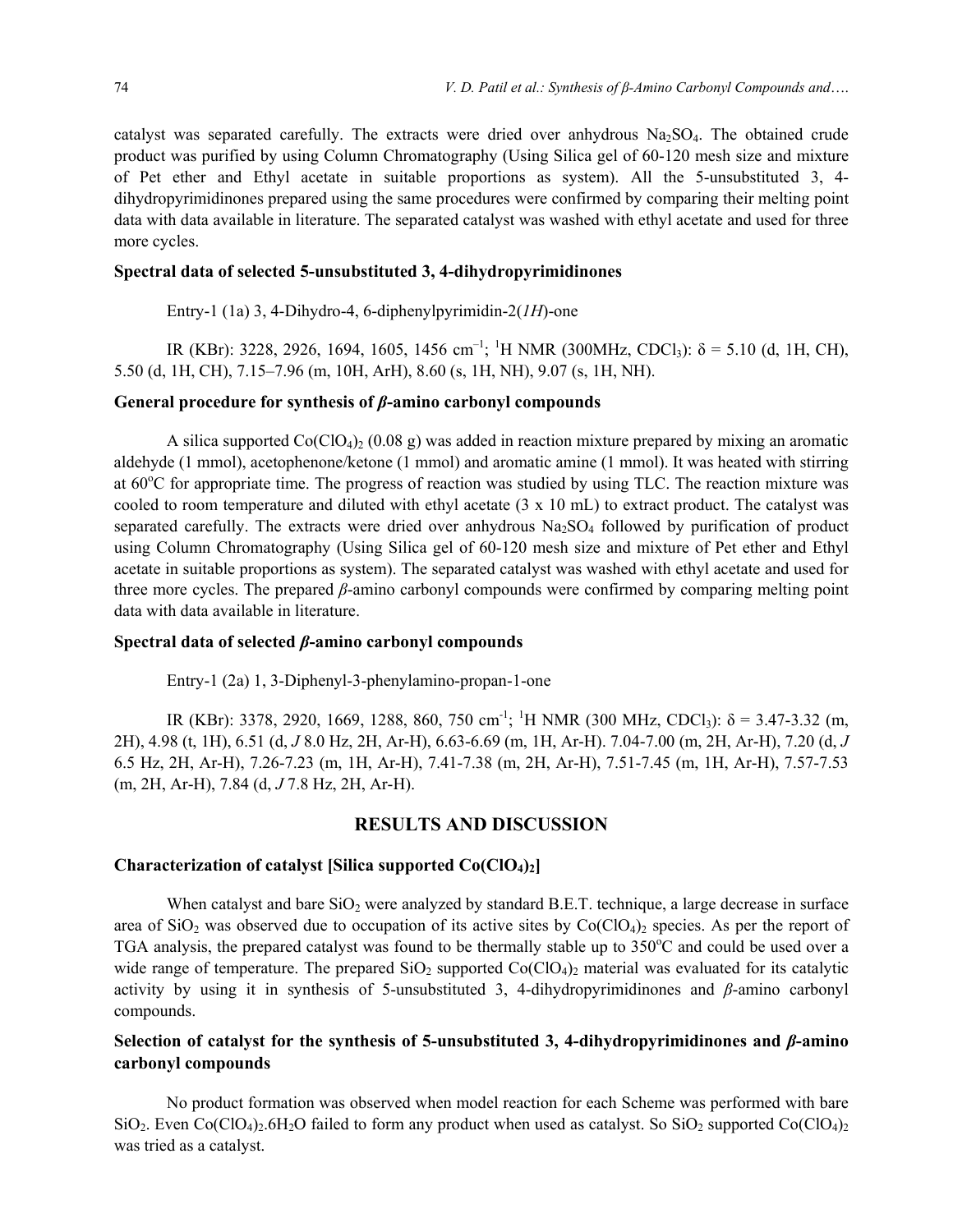#### The study of catalytic activity of  $SiO<sub>2</sub>$  supported  $Co(CIO<sub>4</sub>)<sub>2</sub>$

The optimum conditions were established by selecting model reactions for each Scheme. Accordingly, a reaction between benzaldehyde (1 mmol. 0.101 mL), acetophenone (1 mmol, 0.112 mL) and urea (2 mmol, 2.130 g) to prepare 3, 4-Dihydro-4,6-diphenylpyrimidin-2(*1H*)-one was selected as model reaction for synthesis of 5-unsubstituted 3, 4-dihydropyrimidinones.

When model reaction was performed in a series of solvents, no satisfactory yield was obtained (Table 1, Entries 1 to 5). So reaction was tried under solvent free condition when excellent yield was obtained in short reaction time (Table 1, Entry 6). The amount of catalyst to be loaded to get satisfactory yield was found to be 0.06 g (Table 1, Entry 6).

| <b>Entry</b>   |                     | <b>Selection of solvent</b> |                            | Loading amount of catalyst (gm) |            |                             |  |
|----------------|---------------------|-----------------------------|----------------------------|---------------------------------|------------|-----------------------------|--|
|                | <b>Solvent</b>      | Time (min)                  | Yield <sup>a</sup> $(\% )$ | Amount (g)                      | Time (min) | Yield <sup>a'</sup> $(\% )$ |  |
|                | $CH_2Cl_2$          | > 180                       | N.R.                       | 0.01                            | >120       | 35                          |  |
| $\overline{2}$ | CHCl <sub>3</sub>   | 100                         | 35                         | 0.02                            | 25         | 80                          |  |
| 3              | CH <sub>3</sub> CN  | 120                         | 45                         | 0.04                            | 20         | 85                          |  |
| $\overline{4}$ | $C_2H_5OH$          | 150                         | 42                         | 0.06                            | 10         | 93                          |  |
| 5              | CH <sub>3</sub> OH  | >180                        | 40                         | 0.08                            | 10         | 93                          |  |
| 6              | <b>Solvent free</b> | 10                          | 93                         | 0.06                            | 10         | 93                          |  |

**Table 1: Optimization of reaction conditions for the synthesis of 3, 4-Dihydro-4,6-diphenylpyrimidin-2(1H)-one** 

By using optimum conditions thus established, the general applicability of the Scheme 1 was studied (Table 2).

|  |                                                           |  |  | Table 2: Synthesis of 5-unsubstituted 3, 4-dihydropyrimidinones using $SiO_2$ supported $Co(ClO_4)_2$ by |
|--|-----------------------------------------------------------|--|--|----------------------------------------------------------------------------------------------------------|
|  | grinding under solvent free condition at room temperature |  |  |                                                                                                          |

| Entry          | R <sup>a</sup> | Product <sup>b</sup><br>$1(a-j)$ | <b>Time</b><br>(min) | Yield <sup>c</sup><br>$(\%)$ | Melting point $(^{\circ}C)$<br>(Literature value) |
|----------------|----------------|----------------------------------|----------------------|------------------------------|---------------------------------------------------|
|                | $-H$           | 1a                               | 10                   | 93                           | $245 - 246 (244)^{37}$                            |
| $\overline{2}$ | $4-OH$         | 1 <sub>b</sub>                   | 20                   | 89                           | 255-257 (256) <sup>37</sup>                       |
| 3              | $4-C1$         | 1c                               | 22                   | 90                           | $266 - 267 (266)^{37}$                            |
| $\overline{4}$ | $3-C1$         | 1 <sub>d</sub>                   | 22                   | 89                           | 211-212 $(210-212)^{38}$                          |
| 5              | $2-C1$         | 1e                               | 25                   | 88                           | 260-263 $(261-262)^{37}$                          |
| 6              | $4-OCH3$       | 1f                               | 08                   | 94                           | $257 - 258 (258)^{37}$                            |
| 7              | $3-OCH3$       | 1g                               | 10                   | 93                           | 255-257 (256) <sup>37</sup>                       |
| 8              | $4-CH3$        | 1 <sub>h</sub>                   | 10                   | 95                           | 248-249 $(249)^{37}$                              |
| 9              | $3-Br$         | 1i                               | 20                   | 90                           | 256-257 (257-258) <sup>37</sup>                   |
| 10             | $4-F$          | 1j                               | 25                   | 86                           | $158-160$ $(159-161)^{38}$                        |

<sup>a</sup> Aromatic aldehyde (1 mmol) was treated with acetophenone (1 mmol) and urea (2 mmol) in presence of  $SiO<sub>2</sub>$ supported  $Co(CIO<sub>4</sub>)<sub>2</sub>$  as catalyst at room temperature; <sup>b</sup>All products were confirmed by comparing melting point data with Literature values; 'Isolated Yields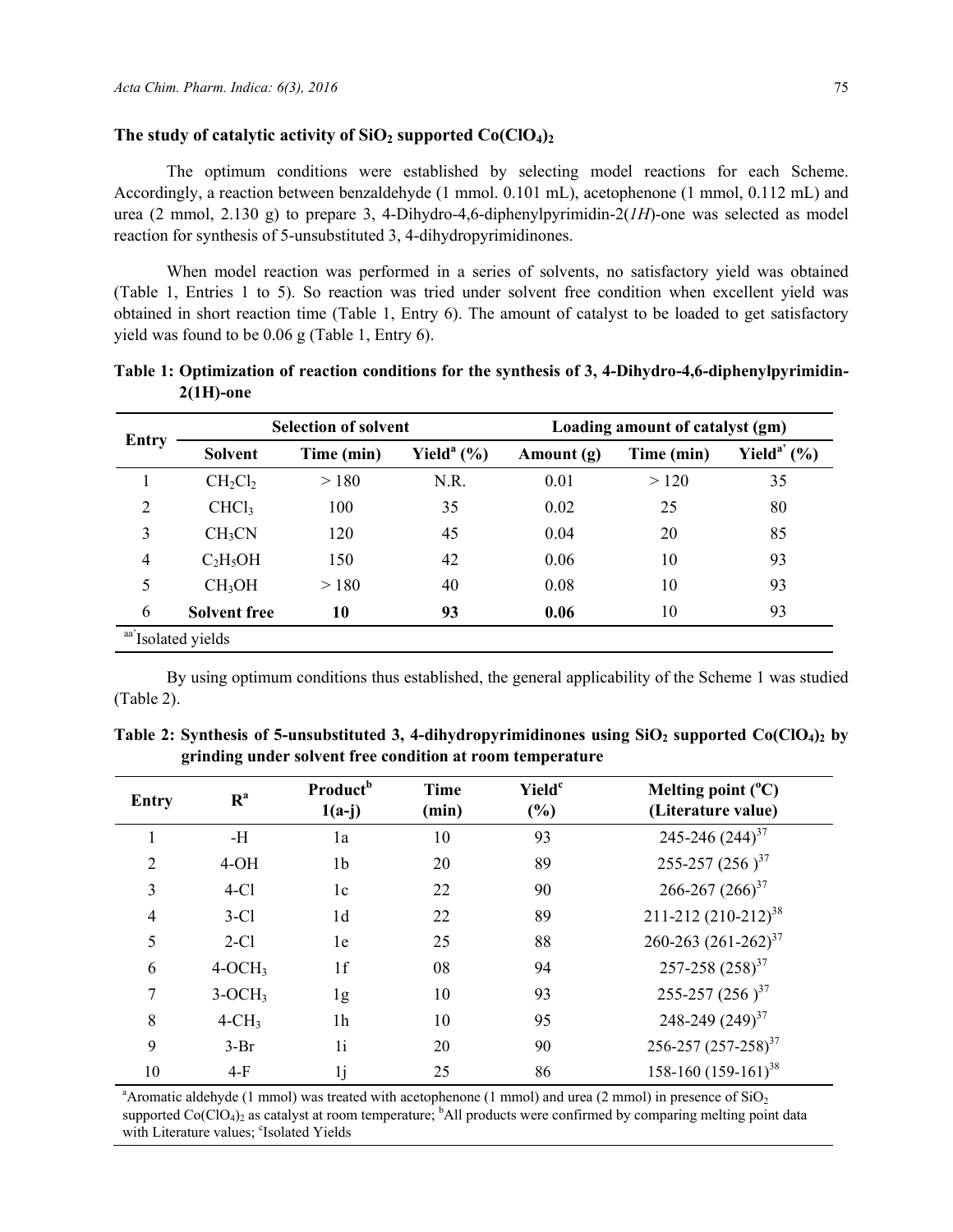Different aromatic aldehydes reacted smoothly with acetophenone and urea in presence of  $SiO<sub>2</sub>$ supported  $Co(CIO<sub>4</sub>)<sub>2</sub>$  as catalyst to form corresponding products in good to excellent yields in short reaction time (Table 2, Entries 1 to 10). Aromatic aldehydes bearing electron donating substituents gave maximum yield in short reaction time (Table 2, Entries 6, 7, 8). On the other hand, aromatic aldehydes with withdrawing substituents gave satisfactory yield in longer reaction time (Table 2, Entries 2, 3, 4, 9, 10). Ortho substituted aromatic aldehyde reacted sluggishly due to steric reason (Table 2, Entry 5). Thus,  $SiO<sub>2</sub>$ supported  $Co(ClO<sub>4</sub>)<sub>2</sub>$  was proved to be an efficient catalyst for the synthesis of 5-unsubstituted 3, 4dihydropyrimidinones.

The efficiency of  $SiO_2$  supported  $Co(CIO_4)_2$  was further proved when it was successfully used in synthesis of *β*-amino carbonyl compounds. By using a model reaction involving benzaldehyde (1 mmol, 0.101 mL), acetophenone (1 mmol, 0.112 mL) and aniline (1 mmol, 0.09 mL) to prepare 1, 3-Diphenyl-3 phenylamino-propan-1-one, optimum experimental conditions were established (Table 3) for **Scheme 2**.

**Table 3: Optimization of reaction conditions for synthesis of 1, 3-diphenyl-3-phenylamino-propan-1 one** 

| Entry                        | Catalyst                                    | Amount<br>(g) | <b>Temperature</b><br>$(^{\circ}C)$ | <b>Solvent</b>      | <b>Time</b><br>(min/hrs) | Yield <sup>a</sup> $(\% )$ |  |  |  |
|------------------------------|---------------------------------------------|---------------|-------------------------------------|---------------------|--------------------------|----------------------------|--|--|--|
| 1                            | $SiO2$ - Co(ClO <sub>4</sub> ) <sub>2</sub> | 0.02          | 30                                  | Solvent free        | 1 <sub>hr</sub>          | 45                         |  |  |  |
| 2                            | $SiO2$ - Co(ClO <sub>4</sub> ) <sub>2</sub> | 0.04          | 40                                  | Solvent free        | 45                       | 60                         |  |  |  |
| $\overline{3}$               | $SiO2$ - Co(ClO <sub>4</sub> ) <sub>2</sub> | 0.06          | 50                                  | Solvent free        | 40                       | 65                         |  |  |  |
| $\overline{4}$               | $SiO2$ - Co(ClO <sub>4</sub> ) <sub>2</sub> | 0.08          | 60                                  | <b>Solvent free</b> | 15                       | 92                         |  |  |  |
| 5                            | $SiO2$ - Co(ClO <sub>4</sub> ) <sub>2</sub> | 0.1           | 70                                  | Solvent free        | 15                       | 92                         |  |  |  |
| 6                            | $SiO2$ - Co(ClO <sub>4</sub> ) <sub>2</sub> | 0.08          | 60                                  | Solvent free        | 15                       | 92                         |  |  |  |
| $\overline{7}$               | $SiO2$ - Co(ClO <sub>4</sub> ) <sub>2</sub> | 0.08          | 60                                  | $C_2H_5OH$          | $3.5$ Hr                 | 45                         |  |  |  |
| 8                            | $SiO2$ - Co(ClO <sub>4</sub> ) <sub>2</sub> | 0.08          | 60                                  | CH <sub>3</sub> CN  | $3$ Hr.                  | 40                         |  |  |  |
| 9                            | $SiO2$ - Co(ClO <sub>4</sub> ) <sub>2</sub> | 0.08          | 60                                  | $CH_2Cl_2$          | $1.2$ Hr.                | 30                         |  |  |  |
| 10                           | $SiO2$ - Co(ClO <sub>4</sub> ) <sub>2</sub> | 0.08          | 60                                  | <b>DMF</b>          | 2 <sub>HT</sub>          | <b>NR</b>                  |  |  |  |
| 11                           | $SiO2$ - Co(ClO <sub>4</sub> ) <sub>2</sub> | 0.08          | 60                                  | <b>DMSO</b>         | 2Hr.                     | <b>NR</b>                  |  |  |  |
| <sup>a</sup> Isolated Yields |                                             |               |                                     |                     |                          |                            |  |  |  |

Thus, the most appropriate reaction conditions for the synthesis of *β*-amino carbonyl compounds was found to be the use of 0.08 gm of  $SiO<sub>2</sub>$  supported  $Co(CIO<sub>4</sub>)<sub>2</sub>$  as catalyst under solvent free condition at 60°C. By using these experimental conditions, general applicability of Scheme 2 was checked (Table 4).

Thus, SiO<sub>2</sub> supported Co(ClO<sub>4</sub>)<sub>2</sub> was found to be an effective catalyst for the synthesis of  $\beta$ -amino carbonyl compounds as a variety of reactants including cyclic ketones reacted smoothly and gave respective products in short reaction time with maximum yields (Table 4, Entries 1 to 11). The electron donating substituents were found to be activating aromatic aldehydes in terms of short reaction time and high yield (Table 4, Entries 4, 6, 8). The presence of electron withdrawing substituents in both aromatic aldehydes and amines found to be deactivating the reactants as reflected in longer reaction time and comparatively low yield (Table 4, Entries 5, 7, 9, 10).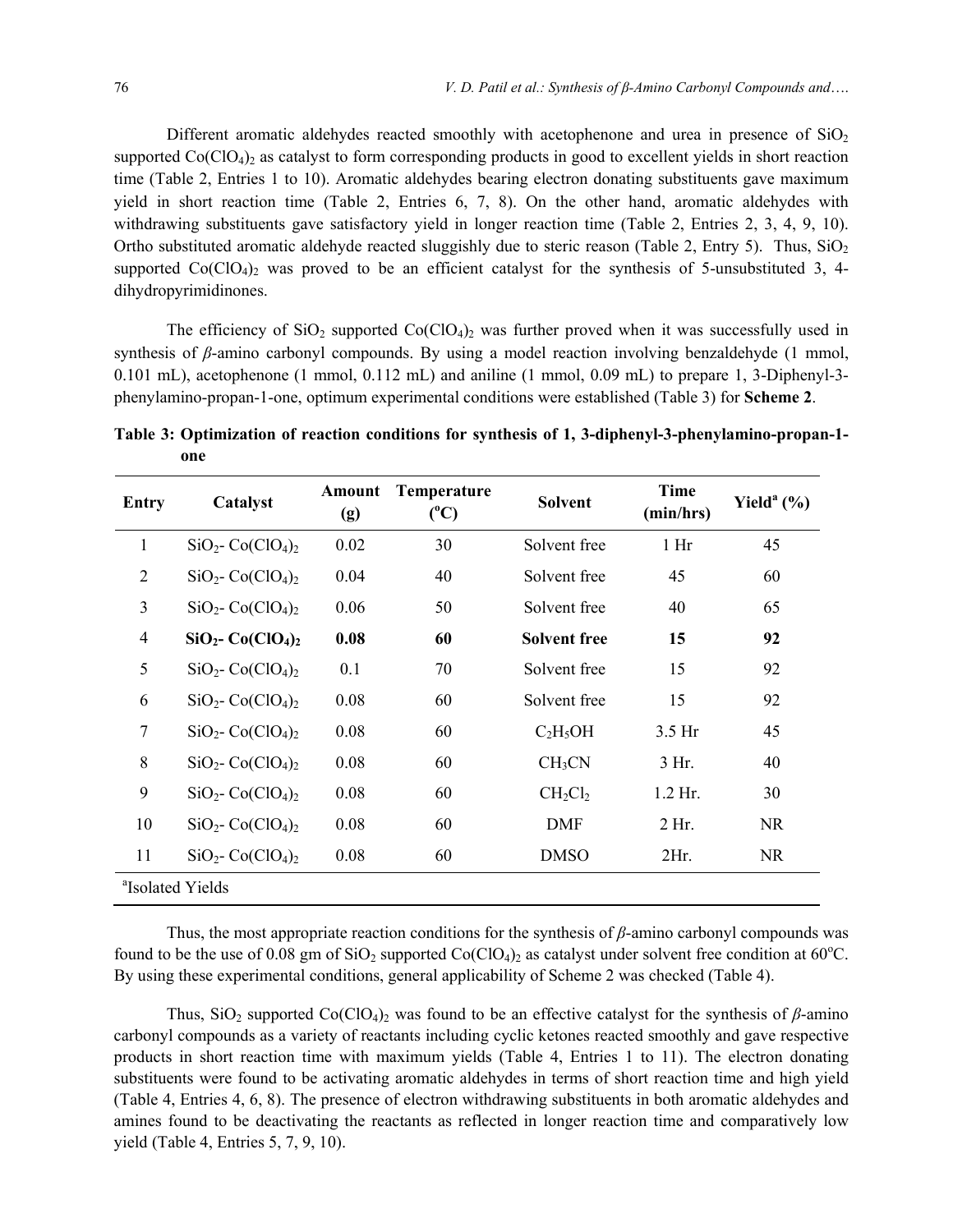| <b>Entry</b>   | R1 <sup>a</sup> | R2 <sup>a</sup> | R3/Ketone <sup>a</sup> | <b>Product</b> <sup>b</sup><br>$2(a-k)$ | <b>Time</b><br>(min) | <b>Yield</b> <sup>c</sup><br>(%) | Melting point $(^0C)$<br>(Literature value) |
|----------------|-----------------|-----------------|------------------------|-----------------------------------------|----------------------|----------------------------------|---------------------------------------------|
| 1              | H-              | H-              | H-                     | 2a                                      | 15                   | 92                               | 168-169 $(168-170)^{39}$                    |
| $\overline{2}$ | H-              | H-              | $4-CH3$                | 2 <sub>b</sub>                          | 12                   | 93                               | 139-141 (139-140) <sup>39</sup>             |
| 3              | $H-$            | H-              | Cyclohexanone          | 2c                                      | 18                   | 90                               | $136 - 137 (137 - 138)^{39}$                |
| 4              | $4-OCH3$        | $H-$            | Cyclohexanone          | 2d                                      | 15                   | 91                               | 132-133 $(133-134)^{39}$                    |
| 5              | H-              | $4-Cl$          | Cyclohexanone          | 2e                                      | 22                   | 89                               | $137-139$ $(137-138)^{39}$                  |
| 6              | $4-CH3$         | H-              | H-                     | 2f                                      | 12                   | 92                               | 128-129 $(129-130)^{39}$                    |
| 7              | H-              | $4-NO2$         | H-                     | 2g                                      | 20                   | 89                               | 185-186 $(184-185)^{39}$                    |
| 8              | $4-OCH3$        | H-              | H-                     | 2h                                      | 10                   | 93                               | $135-136$ $(135-137)^{39}$                  |
| 9              | $4-NO2$         | H-              | H-                     | 2i                                      | 20                   | 88                               | 102-103 $(103-104)^{39}$                    |
| 10             | $4-Cl$          | H-              | H-                     | 2j                                      | 25                   | 89                               | 119-120 $(118-120)^{39}$                    |
| 11             | H-              | $4-Cl$          | H-                     | 2k                                      | 20                   | 89                               | $168-169$ $(169-171)^{40}$                  |

Table 4: Synthesis of *β*-amino carbonyl compounds using SiO<sub>2</sub> supported Co(ClO<sub>4</sub>)<sub>2</sub> under solvent free **condition at 60<sup>o</sup> C** 

<sup>a</sup>Reactants (1mmol each) were reacted in presence of  $SiO<sub>2</sub>$  supported  $Co(CIO<sub>4</sub>)<sub>2</sub>$  as catalyst under solvent free condition at  $60^{\circ}$ C; <sup>b</sup>All products were confirmed by comparing melting point data with Literature values <sup>c</sup> Isolated vields

## Study of recyclability of  $SiO<sub>2</sub>$  supported  $Co(CIO<sub>4</sub>)<sub>2</sub>$

The prepared catalyst was found to be heterogeneous in reaction mixture. It was easily separated and used for three more turns for each Scheme. It was found to retain its catalytic activity for almost three more turns (Table 5).

| Entry                          | Run            | Synthesis of 3, 4-dihydro-4,6-<br>diphenylpyrimidin- $2(1H)$ -one |                | Synthesis of 1, 3-diphenyl-3-phenylamino-<br>propan-1-one |                       |  |  |  |
|--------------------------------|----------------|-------------------------------------------------------------------|----------------|-----------------------------------------------------------|-----------------------|--|--|--|
|                                |                | Time (min)                                                        | Yield $^b$ (%) | Time (min)                                                | Yield $^{\rm b'}$ (%) |  |  |  |
|                                |                | 10                                                                | 93             | 15                                                        | 92                    |  |  |  |
| $\mathcal{D}$                  | 2              | 15                                                                | 90             | 22                                                        | 90                    |  |  |  |
| 3                              | 3              | 28                                                                | 86             | 30                                                        | 85                    |  |  |  |
| $\overline{4}$                 | $\overline{4}$ | 35                                                                | 83             | 40                                                        | 82                    |  |  |  |
| bb' <sub>Isolated</sub> yields |                |                                                                   |                |                                                           |                       |  |  |  |

## Table 5: Study of recyclability of SiO<sub>2</sub> supported Co(ClO<sub>4</sub>)<sub>2</sub>

#### **CONCLUSION**

Thus,  $SiO<sub>2</sub>$  supported  $Co(CIO<sub>4</sub>)<sub>2</sub>$  was successfully prepared using easily available chemicals and simple method. The obtained data for characterization confirmed the diffusion of  $Co(CIO<sub>4</sub>)<sub>2</sub>$ .6H<sub>2</sub>O in SiO<sub>2</sub> followed by occupation of its active sites forming  $-Si-O-Co(CIO<sub>4</sub>)<sub>2</sub>$  linkages. SiO<sub>2</sub> supported Co(ClO<sub>4</sub>)<sub>2</sub> was easy to store and thermally stable up to 350°C. Moreover, due to its heterogeneous nature, its recyclization without loss of much catalytic activity was possible. This made overall procedure cost effective.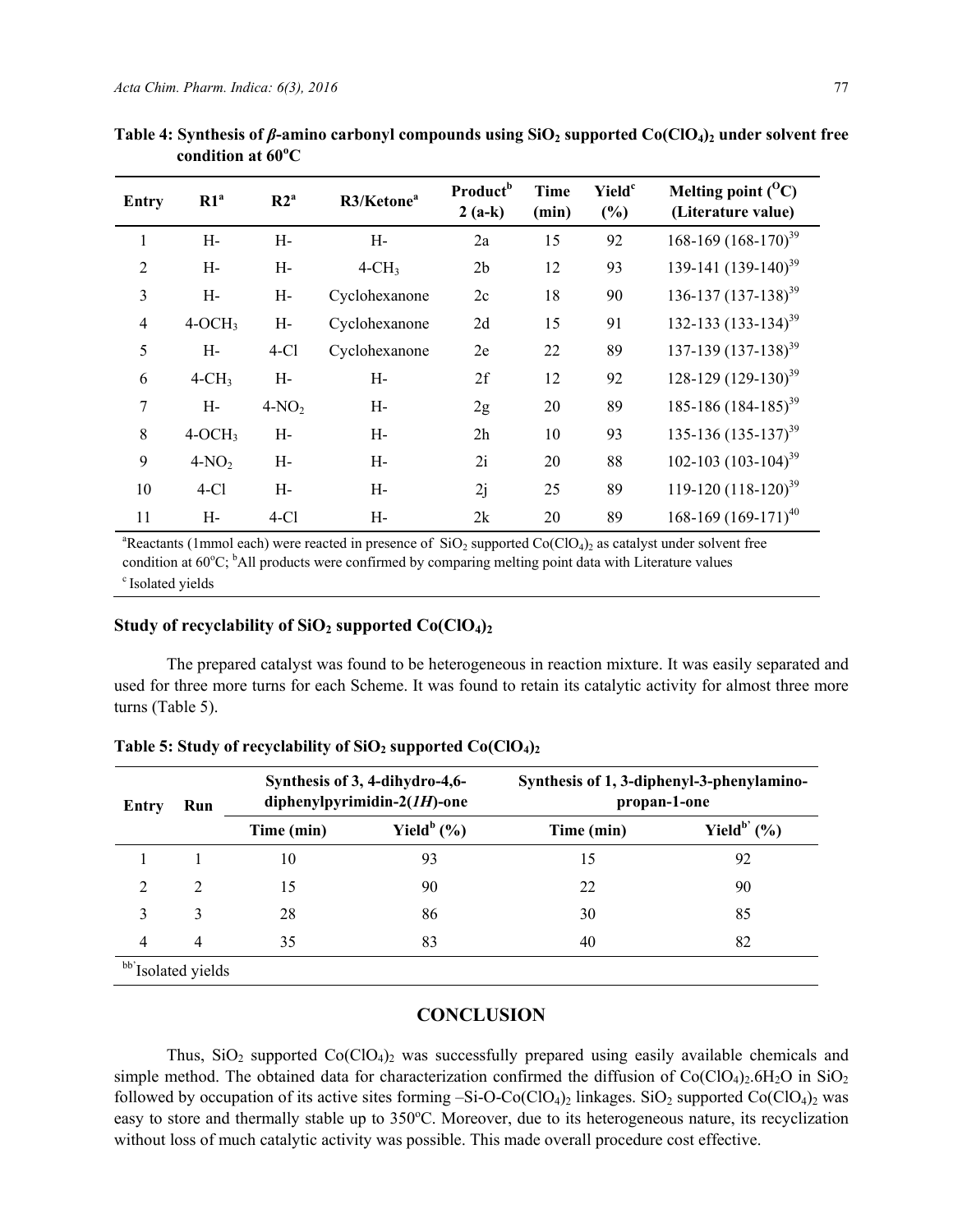Further, the prepared material was found to be quite useful as catalyst in synthesis of both 5-unsubstituted 3, 4-dihydropyrimidinones and *β*-amino carbonyl compounds. In both Schemes, good to excellent yields were obtained in short reaction time.

## **ACKNOWLEDGEMENT**

The authors are thankful to the Principal, C. K. Thakur A. C. S. College, New Panvel, Maharashtra, India for kind support to this work.

## **REFERENCES**

- 1. A. D¨omling and I. Ugi, Angew. Chem. Int. Ed., **39**, 3168 (2000).
- 2. H. R. Shaterian, H. Yarahmadi and M. Ghashang, Turk. J. Chem., **33**, 449 (2009).
- 3. J. Zhu and H. Bienaym´e, Multicomponent Reactions, Wiley-VCH, Weinheim (2005).
- 4. R. A. Van Santen and M. Neurock, Molecular Heterogeneous Catalysis: A Conceptual and Computational Approach'', Wiley-VCH, Weinheim Cambridge (2006).
- 5. B. Das, K. Venkateswarlu, A. Majhi, M. R. Reddy, K. N. Reddy, Y. K. Rao, K. Ravikumar and B. Sridhar, J. Mol. Catal. A: Chem., **246**, 276 (2006).
- 6. Z. Li, X. Ma, J. Liu, X. Feng, G. Tian and A. Zhu, J. Mol. Catal. A: Chem., **272**, 132 (2007).
- 7. K. A. da Silva Rocha, I. V. Kozhevnikov and E. V. Gusevskaya, Appl. Catal. A: Gen., **294**, 106 (2005).
- 8. M. Vicevic, K. V. K. Boodhoo and K. Scott, Chem. Eng. J., **133**, 31 (2007).
- 9. I. M. Vilella, I. Borb´ath, J. L. Margitfalvi, K. L´az´ar, S. R. de Miguel and O. A. Scelza, Appl. Catal. A: Gen., **326**, 37 (2007).
- 10. K. T. Li, C. L. Dai and C. W. Kuo, Catal. Commun., **8**, 1209 (2007).
- 11. R. Zavoianu, C. R. Dias, A. P. V. Soares and M. F. Portela, Appl. Catal. A: Gen., **298**, 40 (2006).
- 12. J. S. Girardon, E. Quinet, A. G. Constant, P. A. Chernavskii, L. Gengembre and A. Y. Khodakov, J. Catal., **248**, 143 (2007).
- 13. S. V. Ley, I. R. Baxendale, R. N. Bream, P. S. Jackson, A. G. Leach, D. A. Longbottom, M. Nesi, J. S. Scott, R. Ian Storer and S. Talyor, J., J. Chem. Soc., **1(23)**, 3815 (2000).
- 14. D. Enders, M. Moser, G. Geibel and M. C. Laufer, Synthesis, **12**, 2040 (2004).
- 15. J. Barluenga, A. L. Viado, E. Aguilar, S. Fustero and B. Olano, J. Org. Chem., **58(22)**, 5972 (1993).
- 16. M. Mukhopadhyay, B. Bhatia and J. Iqbal, Tetrahedron Letters, **38(6)**, 1083 (1997).
- 17. U. Daehn, H. Hagenmaier, H. Hoehne, W. A. Koenig, G. Wolf and H. Zaehner, Archives of Microbiology, **107(2)**, 143 (1976).
- 18. K. Kobinata, M. Uramoto, M. Nishii, H. Kusakabe, G. Nakamura and K. Isono, Agric. Biol. Chem., **44**, 1709 (1980).
- 19. X. Wang, H. Mao, Y. Yu, X. Zhu and C. Zhu, Synthetic Communications, **37(21)**, 3751 (2007).
- 20. L.W. Xu, C. G. Xia and L. Li, J. Org. Chem., **69(24)**, 482 (2004).
- 21. B. Das and K. R. Reddy, Helvetica Chimica Acta, **89(12)**, 3109 (2006).